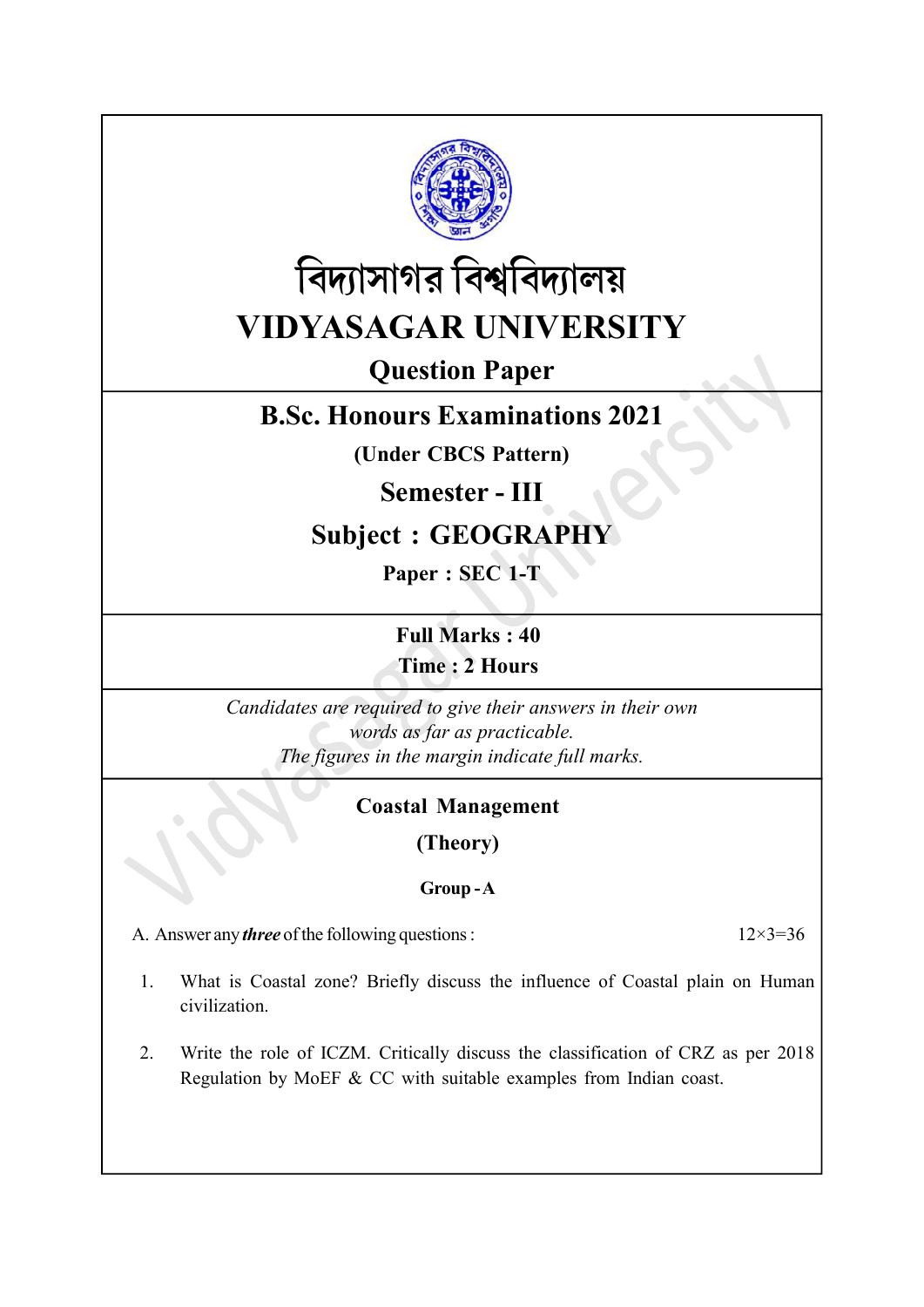3. What is coastal erosion? Discuss the causes and effects of coastal erosion. Write a short note about Mitigation method (hard & soft) of coastal erosion.

 $2+4+6$ 

- 4. Define coastal vulnerability? Mention the causes of coastal Vulnerability. How the people of coastal region are coping against coastal hazard? 2+4+6
- 5. What is mining? Discuss the favorable condition and impact of salt manufacturing units along the Coastal region of India. 2+10
- 6. Discuss the major environmental impacts of coastal tourism with special reference to Purba Medinipur coastal belt. In this context mention basic features of integrated Sustainable Tourism development. 8+4

#### Group - B

——————

- B. Answer any *two* of the following questions :  $2 \times 2 = 4$
- 1. What is Ripple Wave?
- 2. What do you mean by Saltpan?
- 3. What do you mean by Beach Nourishment?
- 4. Define Eco-Tourism.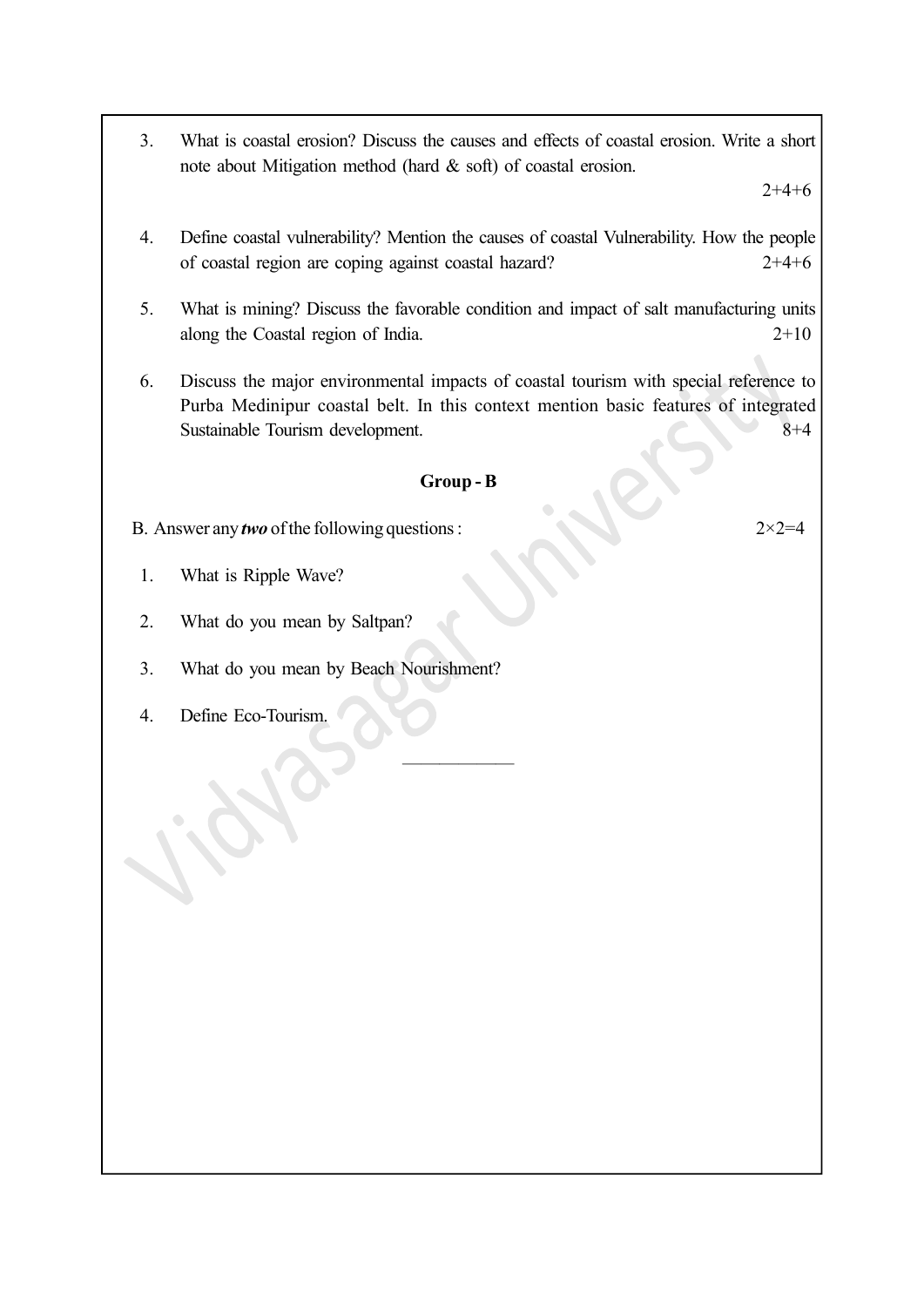| Or,<br>Paper - SEC 1 (T)<br>(Computer Basics & Computer Application)          |                   |                                                                                   |                                                                          |         |  |  |  |
|-------------------------------------------------------------------------------|-------------------|-----------------------------------------------------------------------------------|--------------------------------------------------------------------------|---------|--|--|--|
| (Theory: Marks - 40)                                                          |                   |                                                                                   |                                                                          |         |  |  |  |
| A. Answer any <i>three</i> of the following questions :<br>$12 \times 3 = 36$ |                   |                                                                                   |                                                                          |         |  |  |  |
| 1.                                                                            | (a)               | What are the universal gates?                                                     |                                                                          |         |  |  |  |
|                                                                               | (b)               | Represent the following expressions with logic gates :                            |                                                                          |         |  |  |  |
|                                                                               |                   | (i)                                                                               | $(A + B) (B' + C)$                                                       |         |  |  |  |
|                                                                               |                   |                                                                                   | (ii) $A' + B' + C'$                                                      |         |  |  |  |
|                                                                               |                   | (iii)                                                                             | $AB + AC$                                                                | $3+9$   |  |  |  |
| 2.                                                                            | (a)               | Define the relation between bit, byte, kilobyte, megabyte, gigabyte and terabyte. |                                                                          |         |  |  |  |
|                                                                               | (b)               |                                                                                   | Write the expression of XOR & XNOR gate with truth table.                | $6 + 6$ |  |  |  |
| 3.                                                                            | (a)               |                                                                                   | What is number system?                                                   |         |  |  |  |
|                                                                               | (b)               |                                                                                   | Convert the following numbers to desire number systems :                 |         |  |  |  |
|                                                                               |                   | (i)                                                                               | $(74)_{8} = (?)_{2}^{-}$                                                 |         |  |  |  |
|                                                                               |                   | (ii)                                                                              | $(1011011)_{2} = (?)_{8}$                                                |         |  |  |  |
|                                                                               |                   |                                                                                   | (iii) $(ABC6A)_{16} = (?)_2$                                             |         |  |  |  |
|                                                                               |                   |                                                                                   | (iv) $(567)_8 = (?)_{16}$                                                | $2+10$  |  |  |  |
| 4.                                                                            | $\left( a\right)$ |                                                                                   | Write the 2's complement for each of the following 5-bit binary numbers. |         |  |  |  |
|                                                                               |                   | (i)                                                                               | 01001,                                                                   |         |  |  |  |
|                                                                               |                   | (ii)                                                                              | $01011_2$                                                                |         |  |  |  |
|                                                                               |                   | (iii)                                                                             | $00111_2$                                                                |         |  |  |  |
|                                                                               |                   | (iv)                                                                              | $00001_2$                                                                |         |  |  |  |
|                                                                               | (b)               |                                                                                   | What is De Morgan's Law Boolean algebra?                                 | $10+2$  |  |  |  |
| 5.                                                                            |                   | What are the different data formats in MS Excel? Write only four common MS Excel  |                                                                          |         |  |  |  |

formulas. What are the various types of charts? 4+4+4